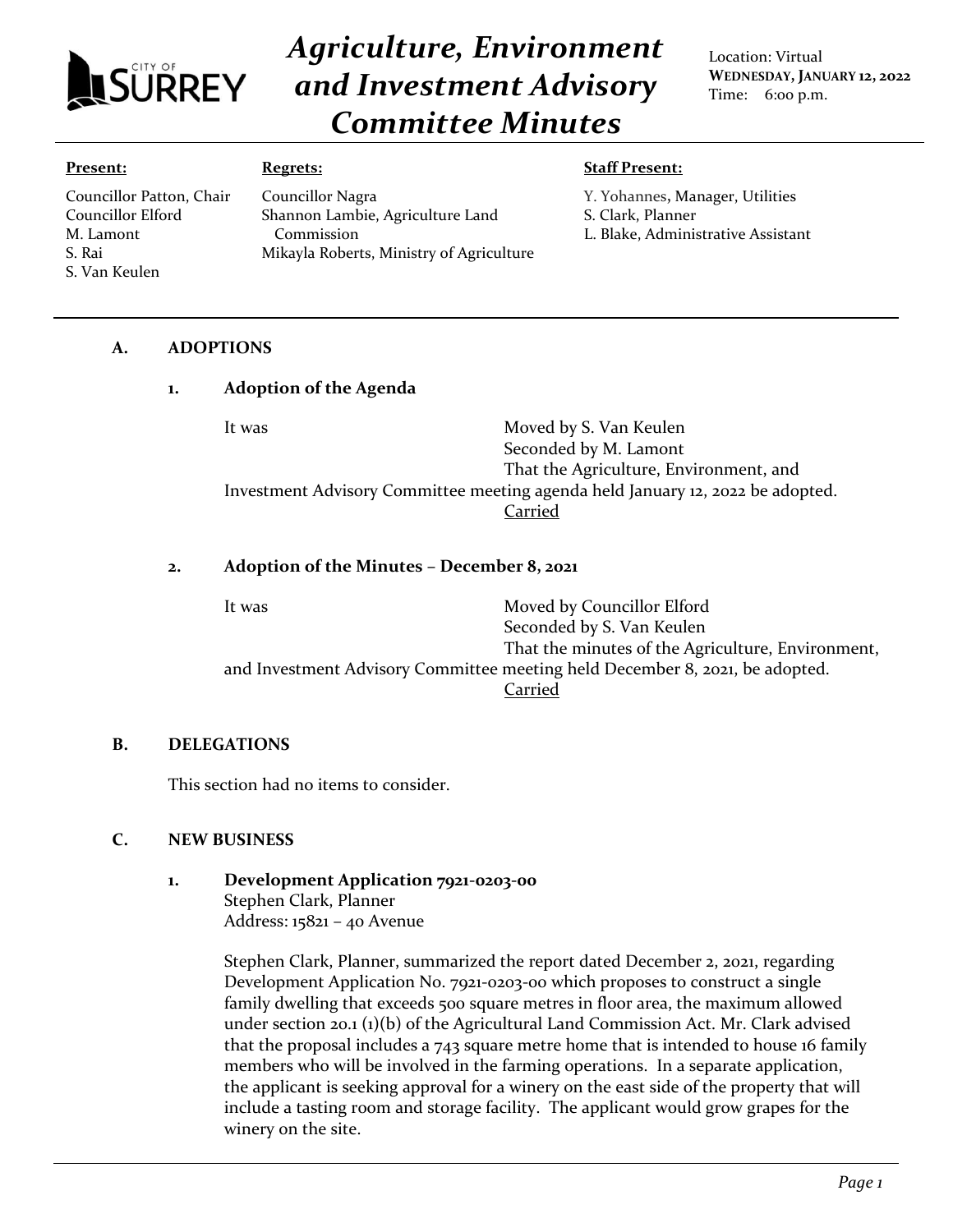In response to questions from the Committee, Mr. Clark and Yonatan Yohannes, Manager, Utilities, provided the following information:

- Staff have contacted the Agricultural Land Commission regarding prior Homeplate applications that were approved and denied and will report back to the Committee with that information at a future meeting.
- The tasting room would be permitted to serve products with at least 50% of the content grown onsite.
- A fill application has not been received at this point and would be considered as part of a separate application regarding the winery. The applicant has submitted a businesses case for the project and receipts for grapes that have been purchased for the site.

The Committee suggested that the application be forwarded to the ALC for consideration.

The Committee expressed concerns regarding the proposed winery, noting that the site may not be successful in growing grapes. Further concerns were expressed for a potential fill application that would likely be required in order to grow grapes as the property is prime agricultural land.

Staff noted the Committee's concerns and advised that they will be considered if a fill application is received for the property.

## **D. OUTSTANDING BUSINESS**

## **1. Verbal Updates**

In response to questions from the Committee, Yonatan Yohannes, Manager, Utilities, provided the following information:

- Staff have contacted the Agricultural Land Commission regarding prior Homeplate applications that were approved and denied and will report back to the Committee with that information at a future meeting.
- Staff are aware of the drainage issues in the Colebrook area and will work with the local farmers to address drainage issues.
- Staff can investigate the timing of the transfer of the communications land from the federal government. For the communications land, doesn't believe there is land development applications but will look into it and the timing of the transfer of land.

The Committee discussed drainage issues in the Colebrook area as well as the communications land located on 192 Street and 40 Avenue. The Committee expressed support for maintaining the communications land as an agricultural site, noting the environmental and drainage benefits compared to developing the land as an industrial site.